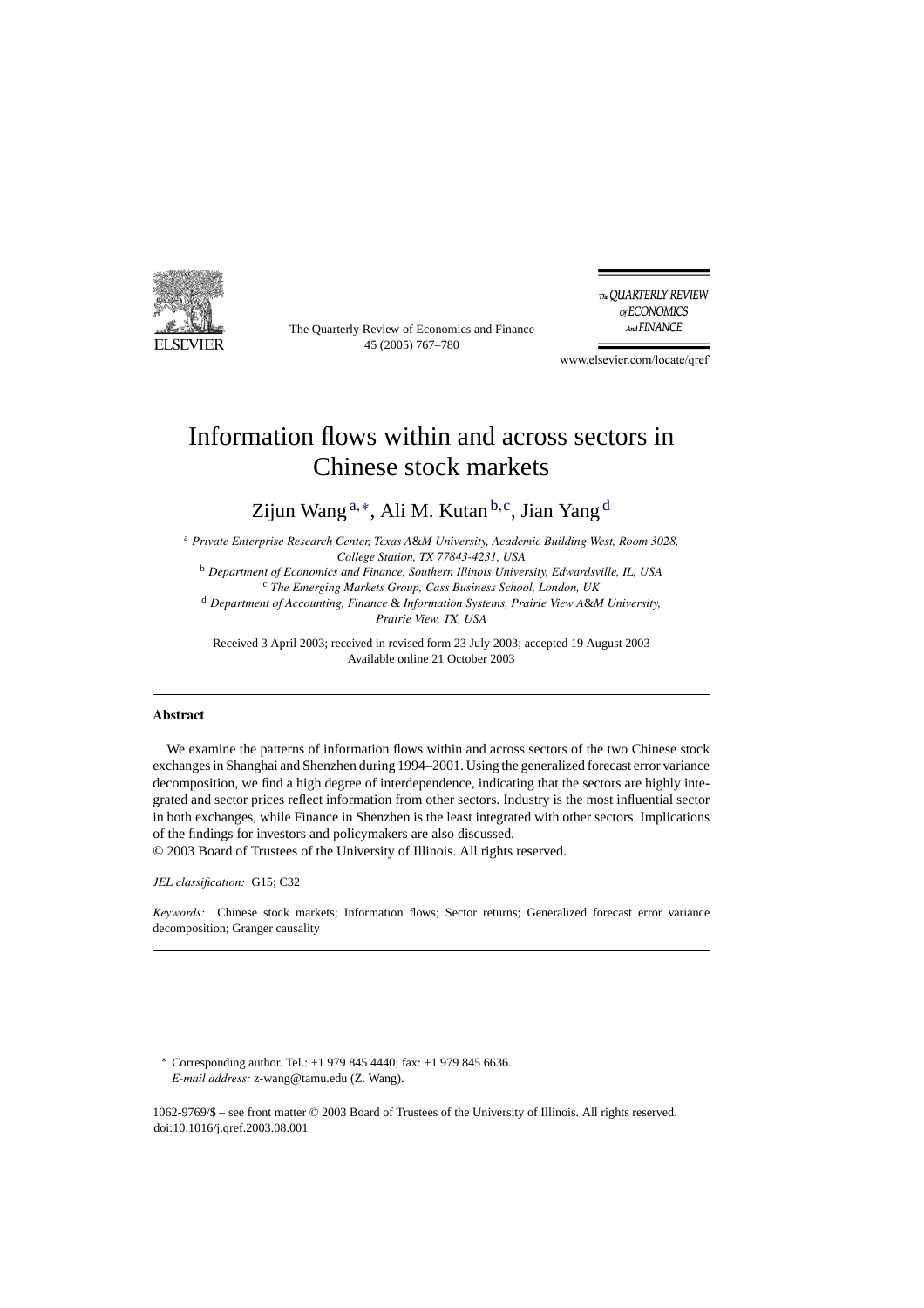### **1. Introduction**

Stock markets in China have expanded rapidly following the establishment of two stock exchanges in Shanghai and Shenzhen in the early 1990s. As of January 2001, there were 584 and 514 firms listed in the Shanghai Stock Exchange (SHSE) and the Shenzhen Stock Exchange (SZSE), respectively. The combined capitalization of the markets reached \$500 billion in 2000, making up 50% of China's GDP. This figure suggests that the stock market activity may have real economic effects. Recognizing the significance of stock markets in China, researchers have studied many different aspects of the markets. In this paper, we study the pattern of information flows at the sector level in Chinese stock market.

The study contributes to the literature in two aspects. First, filling a gap in the literature, we examine the pattern of information flows both *across* and *within* the sectors of two Chinese stock exchanges. As reviewed below, most of previous studies (e.g., [Chui & Kwok, 1998;](#page--1-0) [Fung, Lee, & Leung, 2000;](#page--1-0) [Long, Payne, & Feng, 1999;](#page--1-0) [Xu & Fung, 2002;](#page--1-0) [Yang, 2003\) o](#page--1-0)n the information linkages in Chinese stock markets have focused on the A- and B-shares in Shanghai and Shenzhen, as well as the China-backed securities markets (i.e., H-shares and red chips). A missing link in the literature is how the information transmits across sectors. Such an investigation of the pattern of information flows at the sector level should be important, as individual and institutional investors often use sector indexes as a benchmark to track the performance of actively managed portfolios [\(Ewing, 2002;](#page--1-0) [Ewing, Forbes, &](#page--1-0) [Payne, 2003\).](#page--1-0) Examining the relative importance of the sectors in Chinese stock markets also allows a better understanding of the dynamics of financial markets in an economy undergoing significant reforms and regulatory changes such as China.

Second, this study also employs a relatively new technique, the generalized forecast error variance decomposition of [Pesaran and Shin \(1998\)](#page--1-0) to investigate the pattern of information flows. Different from the traditional orthogonalized forecast error variance decomposition (see [Sims, 1980\),](#page--1-0) this technique is able to circumvent the problem of sensitivity of forecast error variance decompositions to the ordering of variables in the system and result in a robust solution. This method has not been commonly applied in financial research, with the recent exceptions of [Ewing \(2002\)](#page--1-0) and [Yang, Min, and Li \(2003\).](#page--1-0)

In the next section, we provide a review of the related literature. In Section [3, w](#page--1-0)e outline our empirical methodology. In Section [5,](#page--1-0) we describe the data used, while we report our empirical results in Section [4.](#page--1-0) We discuss the policy implications of our findings in the concluding section.

#### **2. Literature review**

Researchers have studied many aspects of the Chinese stock markets from different angles, including asset pricing in segmented Chinese markets (e.g., [Fernald & Roger, 2002;](#page--1-0) [Poon, Firth, & Fung, 1998;](#page--1-0) [Sun & Tong, 2000\),](#page--1-0) the return and volatility link (e.g., [Su &](#page--1-0) [Fleisher, 1999\),](#page--1-0) market efficiency, and the price–volume relation ([Long et al., 1999\)](#page--1-0). In particular, a number of recent works have examined the information transmission patterns in Chinese stock markets. These studies have focused on the information flows between: (1) the A- and B-share markets in Shanghai and Shenzhen; (2) China-backed securities in